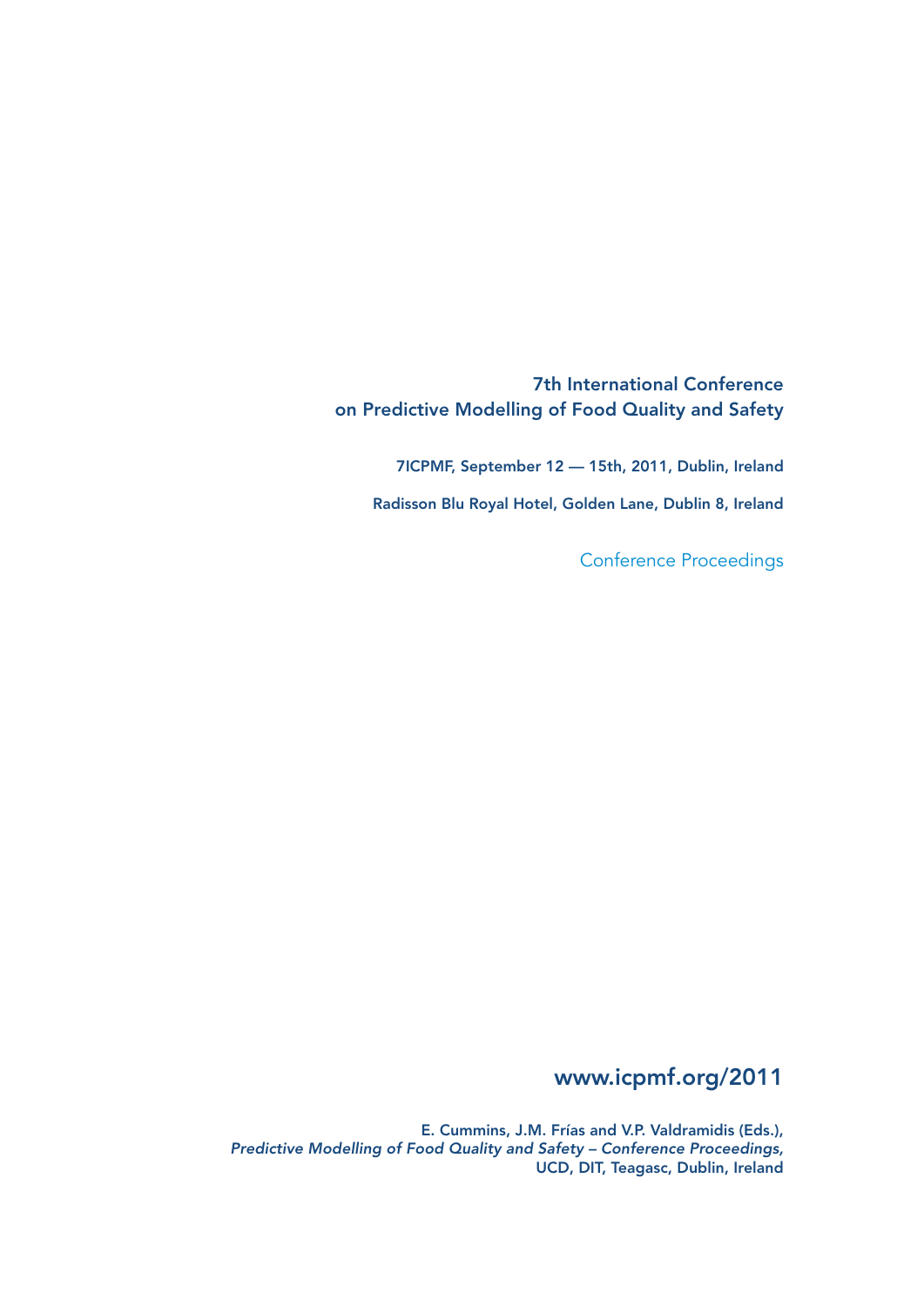# **Risk assessments of** *Listeria monocytogenes* **in Dutch-type semihard cheese: incorporating variability in both product parameters and microbial growth parameters**

E. Wemmenhove<sup>1,2,3</sup>, M.H. Zwietering<sup>2</sup>, A.C.M. van Hooijdonk<sup>3</sup>, M.H.J. Wells- $Bennik<sup>1</sup>$ 

<sup>1</sup> NIZO food research, Ede, The Netherlands

<sup>2</sup> Wageningen University, Laboratory of Food Microbiology, Wageningen, The Netherlands  $\frac{3}{3}$  Wageningen University, Product Design and Quality Management, Wageningen, The Neth

<sup>3</sup> Wageningen University, Product Design and Quality Management, Wageningen, The Netherlands

#### **Abstract**

Dutch-type Gouda cheeses made from pasteurized milk have not been associated with growth of *Listeria monocytogenes*, the causative agent of listeriosis. To further validate the microbiological safety of these cheeses, compounds with potential bacteriostatic or bactericidal action against *L. monocytogenes* were identified and the natural variation in concentrations was evaluated (experimentally and through literature review). In addition, the sensitivity of *L. monocytogenes* for these compounds was experimentally determined using a variety of strains and by literature review. The variability of compounds present in Gouda cheese and sensitivity amongst *L. monocytogenes* strains were subsequently incorporated in a risk assessment model to predict the fate of *L. monocytogenes* in Gouda cheese.

Compounds that potentially inhibit *L. monocytogenes* in semi-hard cheese were identified as lactic, acetic, propionic and citric acid, diacetyl, lactoferrin, nitrate, nitrite and nisin and the enzyme lactoperoxidase. Of the potential inhibiting compounds in cheese, undissociated lactic acid has the largest inhibiting effects on *L. monocytogenes*. Additional experiments were performed to assess the efficacy of undissociated lactic acid to inhibit 6 different strains of *L. monocytogenes* at pHs relevant to cheese (pH 4.2-6.0). By taking the variation of both product parameters and microbiological growth parameters into account, critical factors for growth inhibition of *L. monocytogenes* in Gouda cheese were identified. The approach followed is applicable to all bacteria in all kinds of liquid, soft or (semi)hard foods.

Together with pH, temperature and water activity, undissociated lactic acid has a prominent role in inhibition of *L. monocytogenes* in Gouda cheese. Undissociated lactic acid has therefore been incorporated into a predictive model on the fate of *L. monocytogenes* in Gouda cheese in time.

*Keywords*: *Listeria monocytogenes, Gouda cheese, lactic acid, microbial sensitivity, inhibiting compounds, MIC, critical factors*

#### **Introduction**

*Listeria monocytogenes* is a severe food-borne pathogen as it can cause listeriosis, which is a rare *food*-borne infection with a high case-fatality rate (20%). Listeriosis is mainly a risk for immune-compromised people, but *L. monocytogenes* is ubiquitous and difficult to ban from the food processing environment. Therefore predictive models for the pathogen during food production are necessary. To predict whether *L. monocytogenes* is unable to grow in a food product, simple and more complex predictive models are used. Simple models for growth of *L. monocytogenes* in food incorporate pH, temperature and water activity. More complex models are extended with factors like organic acids,  $CO<sub>2</sub>$  and nitrite concentration. Such predictive models do not always incorporate the right critical parameters for growth, as the critical factors differ largely for specific foods. It is essential to determine the right critical growth parameters, as incorporation of the wrong parameters can lead to strong over- or underestimation of risks. This work presents a systematic way to determine the critical factors for growth of *L. monocytogenes* in Gouda cheese in addition to pH, temperature and water activity. Gouda cheese is a semi-hard cheese made from pasteurized milk. Semi-hard cheese is a highly complex product for food modelers, as it is a solid fermented product, made from starter-induced curds. Previous challenge tests show that growth of *L. monocytogenes* is not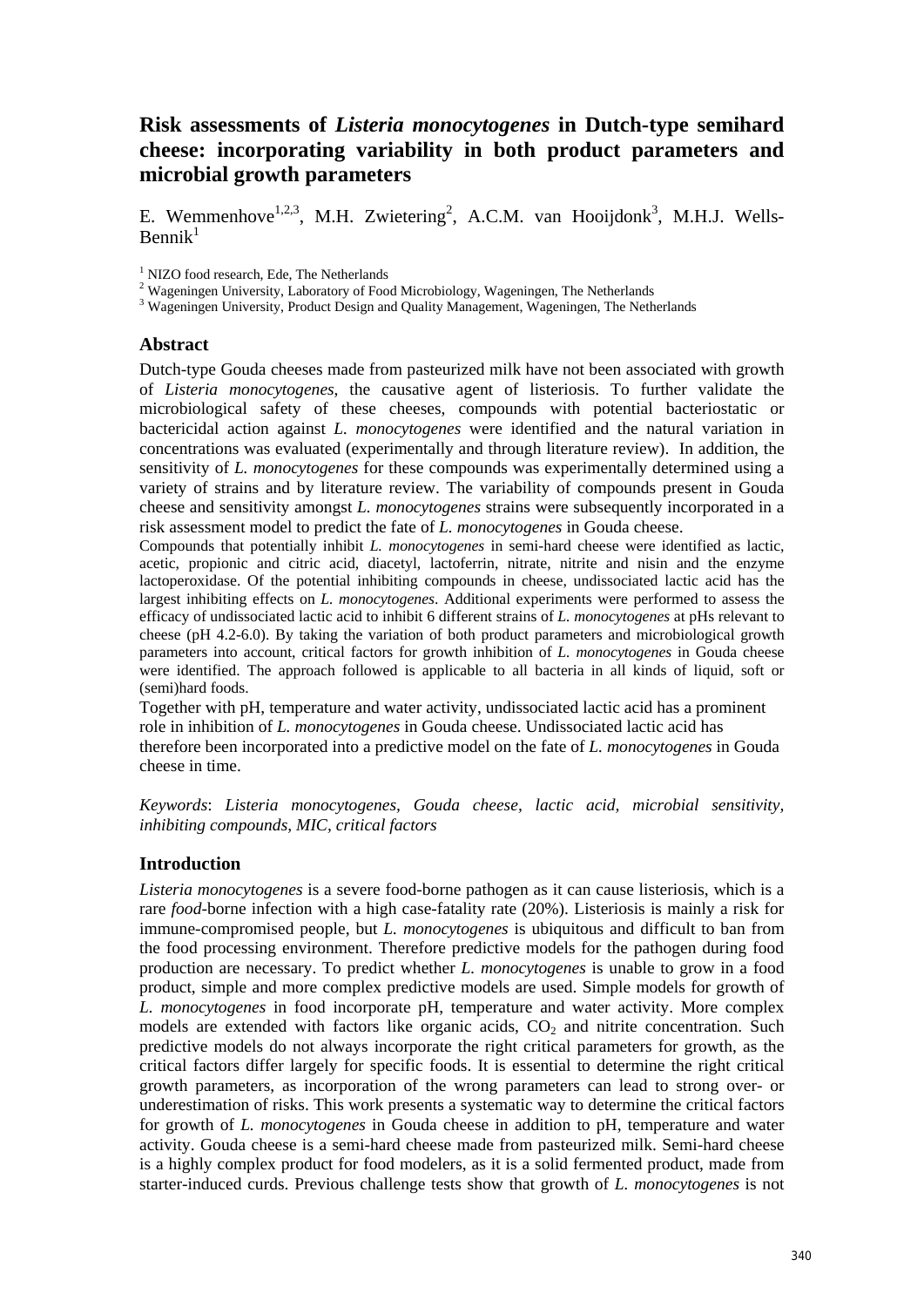promoted in Gouda cheese. The critical parameters for this growth inhibition need to be determined in Gouda cheese in order to build a good predictive model for *L. monocytogenes*. The presented approach is applicable for all pathogens in fluid and (semi)solid food products and reduces the chance of over- or underestimation of growth.

## **Materials and methods**

### *Identification of critical factors for growth of L. monocytogenes in Gouda cheese*

A literature research was performed for growth-inhibiting factors that inhibit growth of *L. monocytogenes* in Gouda cheese. First, the components were listed that are present in Gouda cheese which can cause growth inhibition of Gram-positive bacteria. The concentration of these compounds needed for growth inhibition of *L. monocytogenes* was reviewed, and the concentration at which these components are present in cheese was determined as well. A compound was evaluated as critical for growth when the concentrations of the compound present in Gouda were higher or in the same range as the concentration needed for suppression of growth of *L. monocytogenes*, as observed in culture medium. Undissociated lactic acid was evaluated as critical for growth of *L. monocytogenes* and the existing lactic acid data set was limited. Therefore, additional experiments have been performed to determine the undissociated lactic acid concentration needed for growth inhibition of *L. monocytogenes* (MIC) at different pHs.

### *Determination of MIC of undissociated lactic acid for growth inhibition of L. monocytogenes.*

*L. monocytogenes* strains Scott A (4b, milk isolate), EGDe (1/2a, rabbit isolate), 1F (1/2a, cheese isolate), 2F (1/2a, cheese isolate), 6E (1/2a, cheese equipment isolate) and L4 (1/2b, milk isolate) were used (NIZO culture collection). The strains were cultivated overnight (18 hours) in BHI. The cells in the overnight culture were harvested and resuspended in BHI of the desired pH and added to 96 wells plates with BHI and lactic acid at set pHs, with final *L.*  monocytogenes concentrations of  $1.8*10^6$  cfu/ml. *L. monocytogenes* strains were exposed to lactic acid independently and in three-fold and experiments were reproduced in an independent experiment.

The minimal undissociated lactic acid concentration needed for growth inhibition (MIC) was determined in BHI in triplicate in 2 independent experiments for 6 *L. monocytogenes* strains at small increments of lactic acid  $(0-1.67 \text{ M})$  and pH  $(4.2-6.0)$  (Table 1) and 12 and 30°C. The MIC was evaluated by optical density measurements and enumeration of viable numbers (comparison of optical density and viable numbers after 30 days incubation at 30°C to inoculum). The MIC values were calculated by the Henderson-Hasselbalch equation:

# Undissociated acid  $=\frac{Total\ acid\ concentration}{1+10p^H-pKa}$  (1)

Lactic acid was set at the target pH by use of predetermined molarities of lactic acid and potassium lactate (experiment 1). In addition, the interaction in growth inhibition of lactic and acetic acid was studied at 30°C by a combination of 0, 5 and 10 mM undissociated lactic and acetic acid (experiment 2).

MIC values of *L. monocytogenes*, as determined in BHI at pH 5.0-5.6 were compared with literature MICs in broth with cumulative frequency distributions based on Monte Carlo simulations (Microsoft Excel with the @Risk add in for Excel, Version 5.5.0, Palisade Corporation, New York, USA).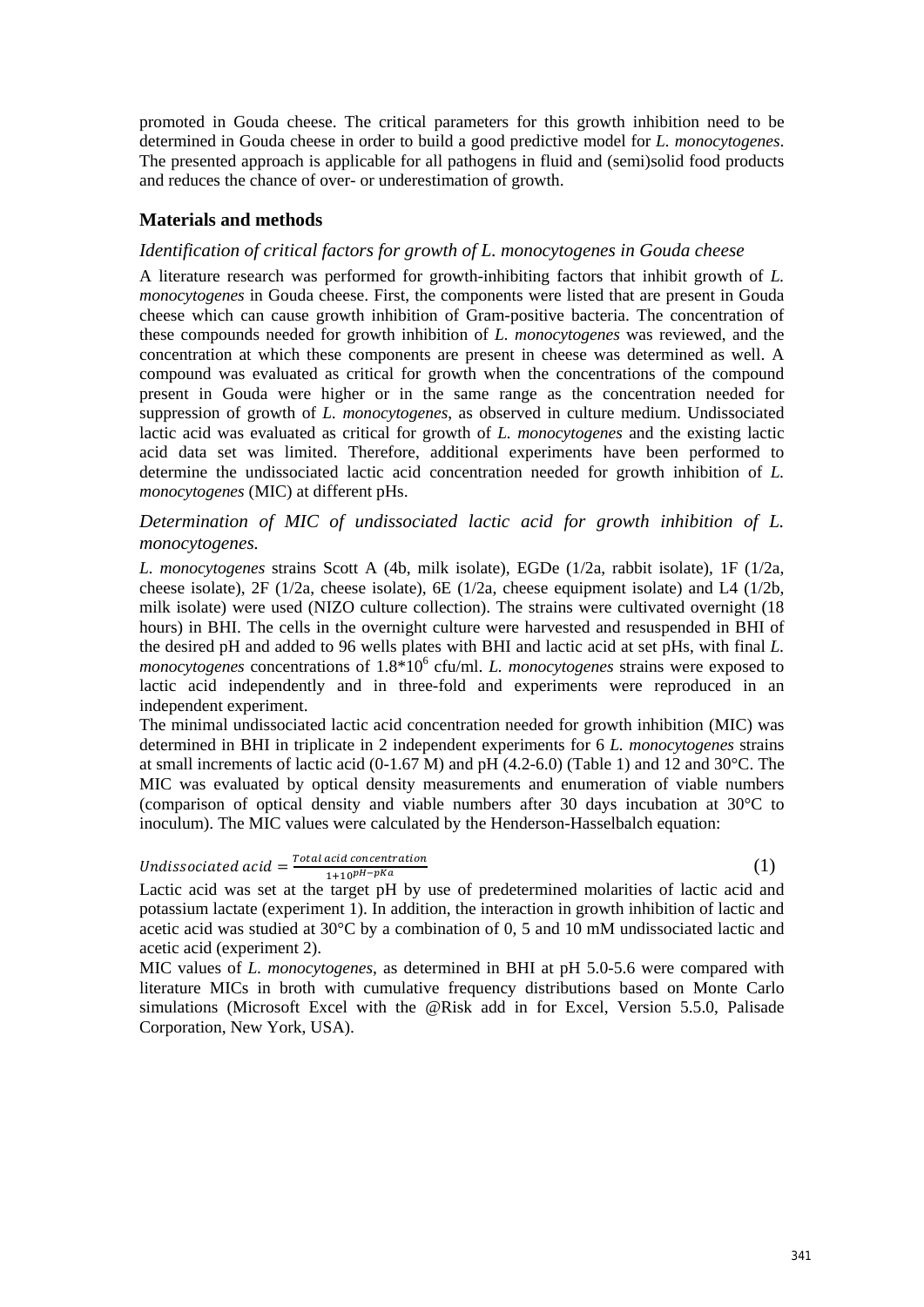| $\mu$ and $\mu$ , $\mu$ is continuous $\mu$ and $\mu$ and $\mu$ and $\mu$ . |                     |                               |                  |  |
|-----------------------------------------------------------------------------|---------------------|-------------------------------|------------------|--|
| Experiment                                                                  | pH                  | Lactic acid                   | Acetic acid (mM) |  |
|                                                                             |                     | concentration (M)             | concentration    |  |
|                                                                             | $4.2 - 4.4 - 4.6$   | $0-0.02-0.03-0.04-0.06-$      |                  |  |
|                                                                             | $4.8 - 5.0 - 5.2 -$ | $0.08 - 0.1 - 0.12 - 0.15$    |                  |  |
|                                                                             | $5.6 - 5.8 - 6.0$   | $0.19 - 0.24 - 0.37 - 0.43 -$ |                  |  |
|                                                                             |                     | $0.67 - 1.06 - 1.67$          |                  |  |
|                                                                             | $5.2 - 5.6$         | $0-0.11-0.23$                 | $0-0.02-0.04$    |  |

Table 1: Intervals of total lactic and acetic acid concentrations and pH chosen in experiment 1 (lactic acid), experiment 2 (lactic & acetic acid).

### **Results and discussion**

#### *Determination of critical factors for growth of L. monocytogenes in Gouda cheese*

Compounds that potentially inhibit *L. monocytogenes* in semi-hard cheese were identified as lactic, acetic, propionic and citric acid (Table 2), diacetyl, lactoferrin, nitrate, nitrite and nisin and the enzyme lactoperoxidase (Table 3). The concentrations of the compounds as found in Gouda were divided by the concentration at which growth was inhibited by the compound. When this resulted in values larger than 1, the compound was evaluated as critical for growth of *L. monocytogenes*. In Table 3 it is shown that diacetyl, nitrate and nitrite do not have an inhibitory effect on *L. monocytogenes*. Nisin is not present in Gouda, but could have an inhibitory effect of *L. monocytogenes* in other types of semi-hard cheeses that contain nisinproducing starter cultures. At the concentration present in cheese, lactoferrin could inhibit growth of *L. monocytogenes* based on broth experiments, but in milk higher concentrations lactoferrin were needed for growth inhibition, so lactoferrin is not expected to inhibit growth of *L. monocytogenes* in Gouda cheese; Calcium could possibly counteract the inhibiting activity of lactoferrin. Lactoperoxidase is not completely inactivated after pasteurisation, but as it is known to only increase the lag time of *L. monocytogenes* in milk, lactoperoxidase will not prevent growth of *L. monocytogenes* in semi-hard cheese. As concentrations of diacetyl, lactoferrin, nitrate, nitrite, nisin and lactoperoxidase present in Gouda are much lower than the concentration needed for inhibition, no further study on the variation of the concentrations present and the sensitivity of *L. monocytogenes* has been performed.

Table 2 Identification of critical parameters for growth of L. monocytogenes by dividing the present concentrations of organic acids in Gouda cheese at pH 5.0-5.6 by the MIC (minimal concentration of the compound needed for inhibition of growth of *L. monocytogenes*).

| Compound       | Concentration present in Gouda cheese (mM) at pH Critical parameter |                |
|----------------|---------------------------------------------------------------------|----------------|
|                | $5.0 - 5.2 - 5.4 - 5.6$ / Inhibiting concentration (MIC)            | for growth?    |
| Lactic acid    | $0.6 - 13.8$                                                        | Yes            |
| Acetic acid    | $0.07 - 0.7$                                                        | N <sub>0</sub> |
| Propionic acid |                                                                     | N <sub>0</sub> |
| Citric acid    |                                                                     | No             |

Table 3 Identification of critical parameters for growth of *L. monocytogenes*, next to organic acids, by dividing the present concentrations in Gouda cheese at pH 5.0-5.6 by the MIC (minimal concentration of the compound needed for inhibition of growth of *L.* 

| Compound       | Concentration present in Gouda cheese (mM) at pH           | Critical parameter |
|----------------|------------------------------------------------------------|--------------------|
|                | $5.0 - 5.2 - 5.4 - 5.6$ / Inhibiting concentration (MIC)   | for growth?        |
| Diacetyl       | 0.012                                                      | N <sub>0</sub>     |
| Lactoferrin    | $\leq 0.6$ with decrease in time                           | N <sub>0</sub>     |
| <b>Nitrate</b> | < 0.2                                                      | N <sub>0</sub>     |
| <b>Nitrite</b> | < 0.01                                                     | N <sub>0</sub>     |
| <b>Nisin</b>   | $0$ in Gouda $(0.01-280)$ in semi-hard cheeses with nisin- | N <sub>0</sub>     |
|                | producing starters, but decrease of effect in time)        |                    |